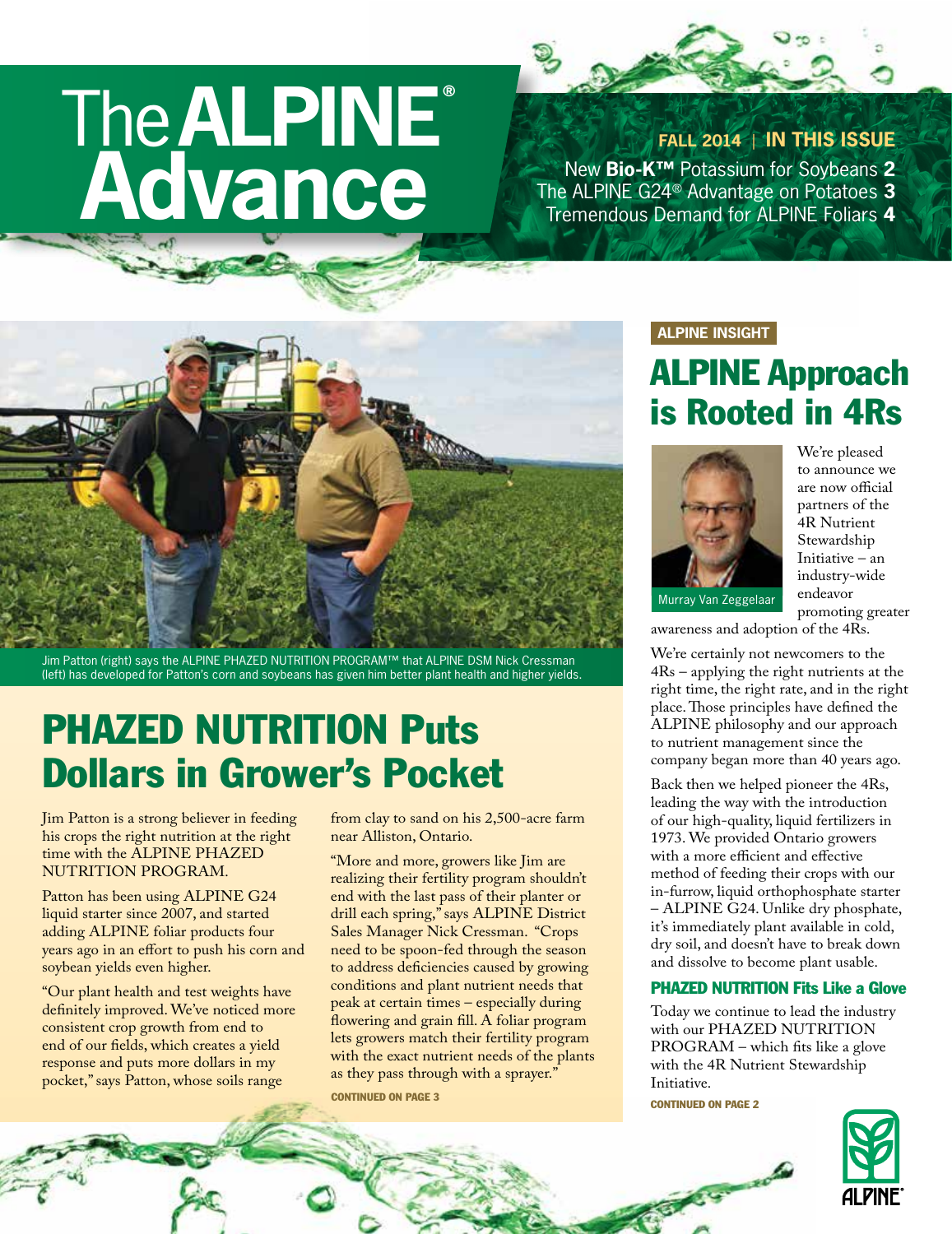## Introducing New Bio-K Potassium for Soybeans



#### A Safe, Superior Source of Potassium

As Ontario soybean growers look for ways to push their crop yields higher, they will soon have access to a new and better source of potassium (K) that's unlike any other potash fertilizer on the market.

**Bio-K** is being unveiled across Ontario this fall – providing growers with the safest and most efficient way of feeding K to soybean crops, says Tommy Roach, Director of Specialty Products & Product Development for Nachurs Alpine Solutions.

#### Five Times Faster K Uptake

"**Bio-K** has the highest absorption rate of any potash product on the market, and it's the safest form of K for seed and foliar application due to its very low salt index," explains Roach, noting trials have shown it doesn't harm seeds or burn leaves.

What makes **Bio-K** so different from other K sources is that it's a K acetate, says Roach. "Plants produce acetate naturally; it's a building block for many vital plant functions. That's why **Bio-K** is absorbed by plants so much faster and more efficiently than other forms of K – because plants

recognize the acetate as a natural organic acid they produce themselves."

Roach points to an independent study that showed the foliar absorption rate of K acetate on soybeans was 47.1 per cent compared to 9 per cent or less with other forms of K (see chart below). "Plants don't produce chlorides, nitrates, or sulphates, so those K sources are far less efficient at getting into the plant," he explains, noting Nachurs Alpine Solutions is the only company that manufactures K acetate for the agriculture market.

Field trials testing **Bio-K** on soybeans were conducted at multiple sites across Ontario this year. "We applied **Bio-K** with our ALPINE HKW6<sup>®</sup> seed-placed starter,



and also tested a foliar product, ALPINE K20-S™, containing **Bio-K**," says Ken Brett, ALPINE Sales Manager for Eastern Canada.

"Those trials compared **Bio-K** to check strips with no starter, and to strips treated with ALPINE G24 and ALPINE G20®. We're expecting the results to be similar to US trials that have shown quicker and more even emergence, better plant health, excellent tank-mixing ability, and higher yields," says Brett.

#### Best Solution for K-Deficient Soils

Many Ontario growers have been discovering that their soils are running low in K, adds Roach. "**Bio-K** gives them a safe and effective method of getting K into their plants – both in-furrow and as

a foliar product," he says, noting K is especially important for soybeans, which have a long reproductive stage. K helps in the formation of starches, sugars, and proteins, and aids in seed production.

Growers who use traditional ALPINE liquid starters – ALPINE G24 and ALPINE G20 – on soybeans already see an average 2-bu/ acre yield advantage, says Brett. "Because **Bio-K** is such an efficient form of potash, we anticipate it will exceed the performance of our existing starters on soybeans and give Ontario growers additional advantages on their crops next spring."

#### ALPINE INSIGHT – CONTINUED FROM PAGE 1

Like its name, the ALPINE PHAZED NUTRITION PROGRAM takes a phased approach to nutrient management. It feeds crops the nutrients they need throughout the growing season – rather than throwing down all of your nutrition in the spring, not knowing whether the crop will be able to use all of it or not.

Our District Sales Managers (DSMs) work closely with growers, using tools like tissue and soil samples, and even infrared technology to determine exactly what their crops need. We help growers develop the best overall nutrient program to maximize their crop potential – no matter what the season brings.

If it's dry and the crop isn't performing well, our PHAZED NUTRITION PROGRAM allows growers to hold back some nutrients until the crop can better utilize them later in the season. Nutrient deficiencies can

be addressed as they arise, with foliarapplied micronutrients. And when growing conditions are excellent, PHAZED NUTRITION gives you the option of adding extra nutrients, such as nitrogen foliars, to push yields to their full potential.

#### Feeding Crops What They Need

The economic benefits of PHAZED NUTRITION and the 4Rs are obvious. By feeding crops what they need, when they need it, growers can drive yields higher without wasting money on unnecessary nutrients – getting the biggest bang for every crop nutrition dollar they spend.

The environmental benefits are equally important. By not adding excess nutrients to the soil, we help protect and sustain a healthier environment. These are issues that many growers, and industry leaders like ourselves, are becoming increasingly concerned about. It's part of what drives

demand for ALPINE products, and it's why you can expect to see the 4R logo on a lot more ALPINE marketing material going forward.

We're committed to the 4Rs and our PHAZED NUTRITION PROGRAM because we're committed to keeping ALPINE customers at the forefront of nutrient management – while at the same time, helping safeguard a sustainable and profitable future for our customers and our planet.

#### All the best,

Murray Van Zeggelaar VP Marketing

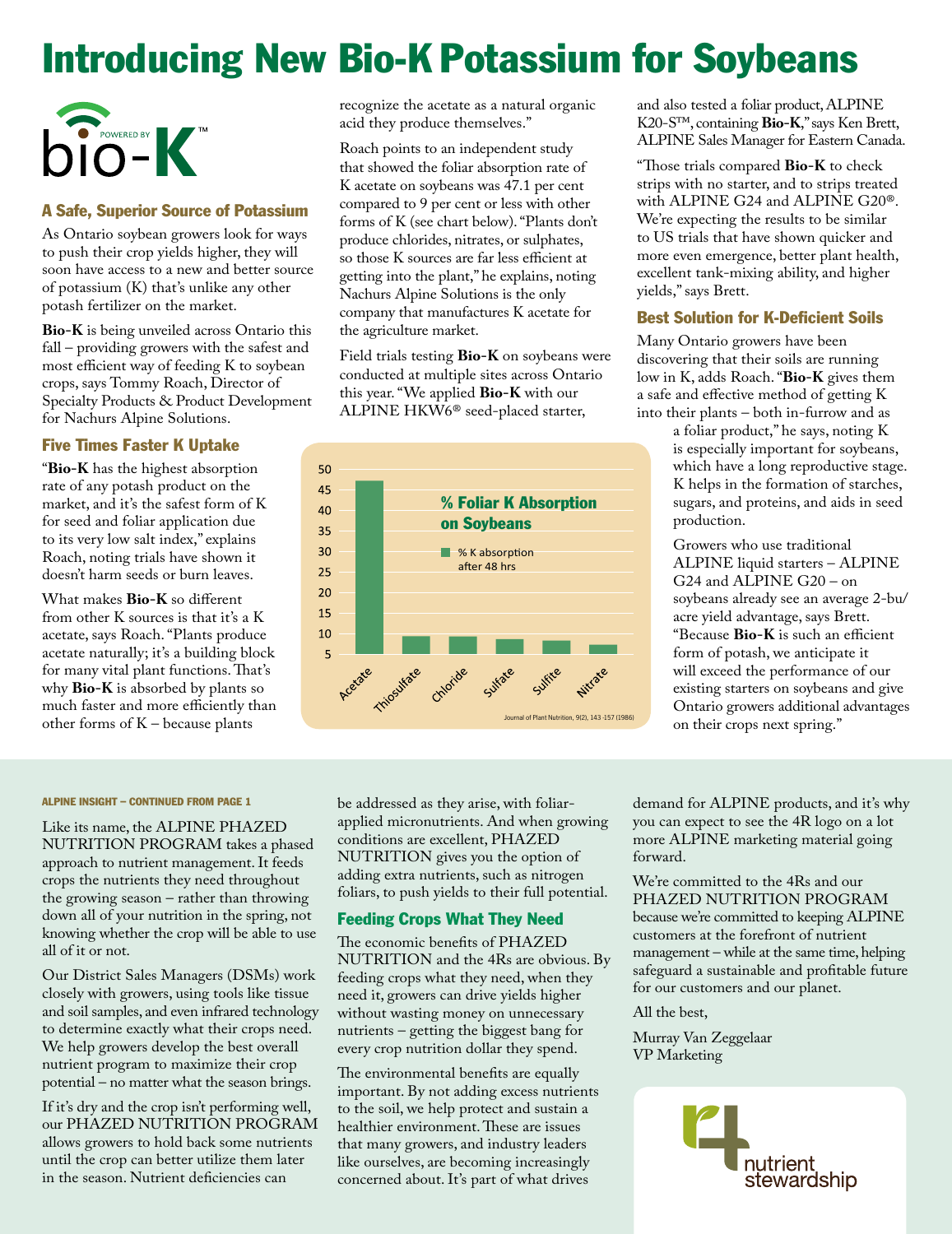# ALPINE G24 – A Strong Advantage on Many Crops

Steve Bradley is among a growing number of Ontario farmers who are discovering that ALPINE G24 offers a definite advantage on a wide variety of crops – not just corn.

"A lot more growers are using ALPINE G24 on potatoes, tomatoes, peppers, tobacco, and many other crops because of the consistent yield response and strong root growth it delivers – similar to what we've seen in corn for many years," says Brad Nicholson, an ALPINE District Sales Manager (DSM) in southwestern Ontario.

#### Higher Yields; Bigger Potatoes

Bradley grows 650 acres of table and processing potatoes with his father and brother on their family farm – C. J. Bradley and Sons Ltd. – near Leamington, Ontario. They've noticed a yield advantage, more even emergence, and bigger, better quality potatoes since they started using ALPINE G24 three years ago.

"Our plant health has been great with ALPINE G24 and that's contributed to higher yields," says Bradley. "We've also noticed bigger vines, which are essential to producing a good crop."



C. J. Bradley and Sons Ltd. has enjoyed a yield advantage, more uniform plant emergence, and bigger, better quality potatoes since adding ALPINE G24 to their fertility program.

More uniform crop emergence has meant harvest is more predictable and on target, he adds. "It's given us a consistent start date for harvest because the crop matures roughly at the same time."

The Bradleys switched to ALPINE G24 in 2012 after gradually doubling production, which prompted a change in their fertility program. "We put down 1,200 lbs of dry fertilizer per acre and the potato planter will only hold 5,000 lbs, so we could only plant 4.5 acres per fill," says Bradley. "We needed a quicker way to get the crop planted."

#### 'A Little Kick' in Cold Soil

They decided to broadcast the dry phosphate in a separate pass, "but we still needed to get some phosphorus close to the roots to give the crop a little kick and get it going in cold soil," says Bradley. By mounting a liquid kit CONTINUED ON PAGE 4

#### PHAZED NUTRITION – CONTINUED FROM PAGE 1

"With a large portfolio of ALPINE products, we can address whatever the grower's soil and tissue tests tell us the crop needs," adds Cressman, who works closely with Patton on developing a PHAZED NUTRITION PROGRAM tailored to his farm and growing conditions each year.

#### Filling the Florida Pods

In 2012 when a dry spell was setting his soybean crop back, Cressman suggested Patton combine ALPINE SRN – a slow-release nitrogen (N) foliar – with ALPINE TMR-F®, a fully balanced liquid foliar with N, P, K, and micronutrients.

"We were trying to keep the plants going and give them a boost to fill the top pods, which we call Florida pods because they'll pay for a trip to Florida if you can fill them," says Patton. "It really put the bushels in the bin when we finally got rain. We had a 5-bushel yield advantage on those beans."

Patton has also combined ALPINE SRN and ALPINE TMR-F on his corn with great results. "It keeps the plants going and gives us yield," he says.

#### Better Plant Health

This year's tissue tests showed low zinc and boron levels in Patton's corn and soybeans, so Cressman recommended ALPINE Fortified® foliar. "ALPINE Fortified was the best option because of its higher boron and N content,

which gave the plants the extra boost they needed after a cool, wet start to the season," explains Cressman.

"We went with straight ALPINE Fortified on the soybeans and custom blended in some ALPINE MicroBolt Zn® on the corn," says Patton. "ALPINE products work well for us because we can custom blend in whatever we need. It's not a one-blanket-fits-all approach. They're also plant safe. There's no leaf scorching

and they tank mix well."

#### Creating Payback

Patton adds, "We're trying to create payback and yield by maximizing the output of our crops. We've stuck with ALPINE products because they suit our management strategy really well, and you can see the difference in our plant health and performance."



Jim Patton sprays ALPINE foliars on his corn and soybeans to address nutrient deficiencies and push yields.